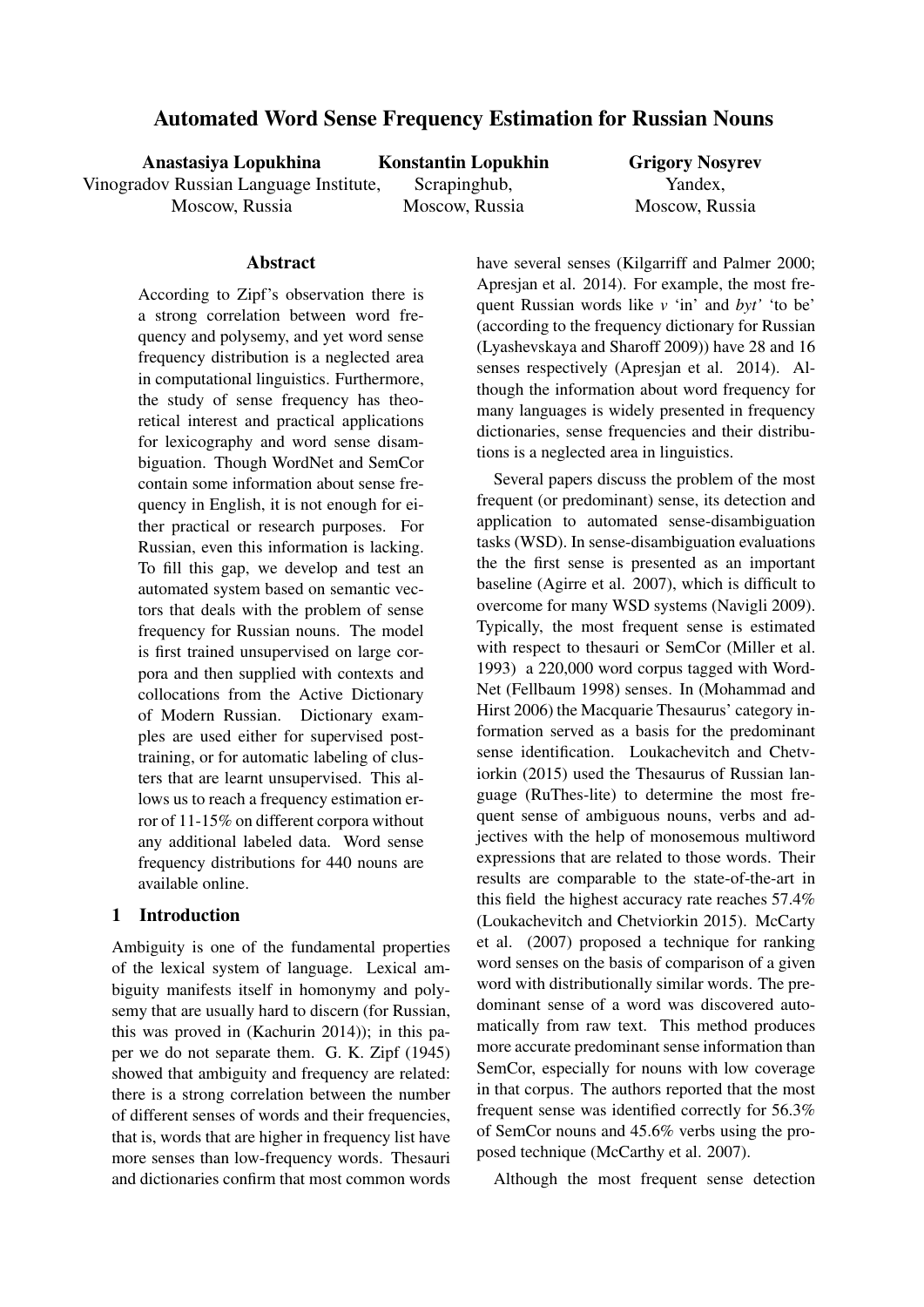gives some information about the overall sense distribution within a word, this question is rarely put in focus. Still word sense distributions are usually skewed and it is important to study them. In (Jin et al. 2009) a method to estimate the entropy of sense distribution is presented. Lau et al (2014) proposed a topic modelling-based method for estimating word sense distributions, based on Hierarchical Dirichlet Processes and on word sense induction, probabilistically mapping automatically learned topics to senses in a sense inventory. The method developed in this paper can be applied to tasks of detecting word senses which are unattested in a corpus, and identifying novel senses which are found in a corpus but not captured in a word sense inventory (Lau et al. 2014). The research of sense distribution within a word may contribute to theoretical studies of polysemy, lexicography and language learning.

The theoretical model of word sense frequency distribution was proposed in (Kilgarriff 2004). This model implies that word senses are distributed like words, by Zipfian or power-law distribution (Zipf 1935); more common words have a more dominant first sense, and, especially for the most common words, highly uneven distributions are expected (Kilgarriff 2004). Kilgarriff checked the model with data available from English SemCor and found a positive correlation between word frequency and first sense dominance and that the first sense is more dominant for words with smaller number of senses. It is interesting to validate the proposed model cross-linguistically and study the entropy of sense distributions for Russian nouns.

The lack of word sense frequency information is a problem in language learning and teaching, as dictionaries and learning resources do not provide this type of information. For example, Beck at al. (2013) state that any word that has different meanings appears only once in the list of words to be learned and whether the word *bank* means 'financial institution', 'edge of a river', or 'angle of an airplane' is not taken into account; its associated frequency represents all the different meanings. There is no way to get the frequency of the word *bank* meaning a 'financial institution'. The same problem exists for Russian. For example, the Russian word *vekha* can be described as having two distinctly different senses: 'boundarymark' and 'a milestone in smb's life', according to

the Active Dictionary of Modern Russian (Apresjan et al. 2014). Native speakers would probably agree that the first sense is quite special and rare as compared to the second. So the information about word sense frequency could help students learn the most relevant sense of the word first.

In this paper we present a method for determining noun sense frequency distributions automatically from raw text, the evaluation of this method, its comparison to state-of-the-art systems and a discussion on its applications. The technique we propose is based on semantic context vectors and uses contexts and collocations from the Active Dictionary of Modern Russian (Apresjan et al. 2014). We conduct our research for Russian nouns and this is the first study on sense frequency distributions for Russian.

The article is organized as follows. In Section 2 we give an overview of the three constituents of the word sense frequency estimation task. Section 3 describes our WSD method and compares two ways of clustering context representations. Section 4 is devoted to the evaluation of our method's performance in different corpora and experimental setups. In Section 5 we discuss results we obtained and their applications. We finish with a conclusion in Section 6.

## 2 Word sense frequency estimation task

Word sense frequencies and their distributions are not easy to estimate. We approach the task of estimating sense frequencies by performing word sense disambiguation on contexts sampled from corpora, and then calculating relative sense frequencies in the sample. For the proper estimation we need a word sense inventory, a source of word contexts (a corpus), and a sense disambiguation technique.

#### 2.1 Word sense inventory

One of the most popular resources used for natural language processing for English is WordNet thesaurus (Fellbaum 1998) with its broad coverage and easy accessibility. Several WordNetlike projects were launched for Russian (Azarowa 2008; Braslavski et al. 2013), but at present there is no large enough and qualitative Russian wordnet (Loukachevitch and Chetviorkin 2015, 22). However WordNet-like resources were criticized for their fine-grained sense distinction that is not really needed for NLP tasks (Navigli 2006; Snow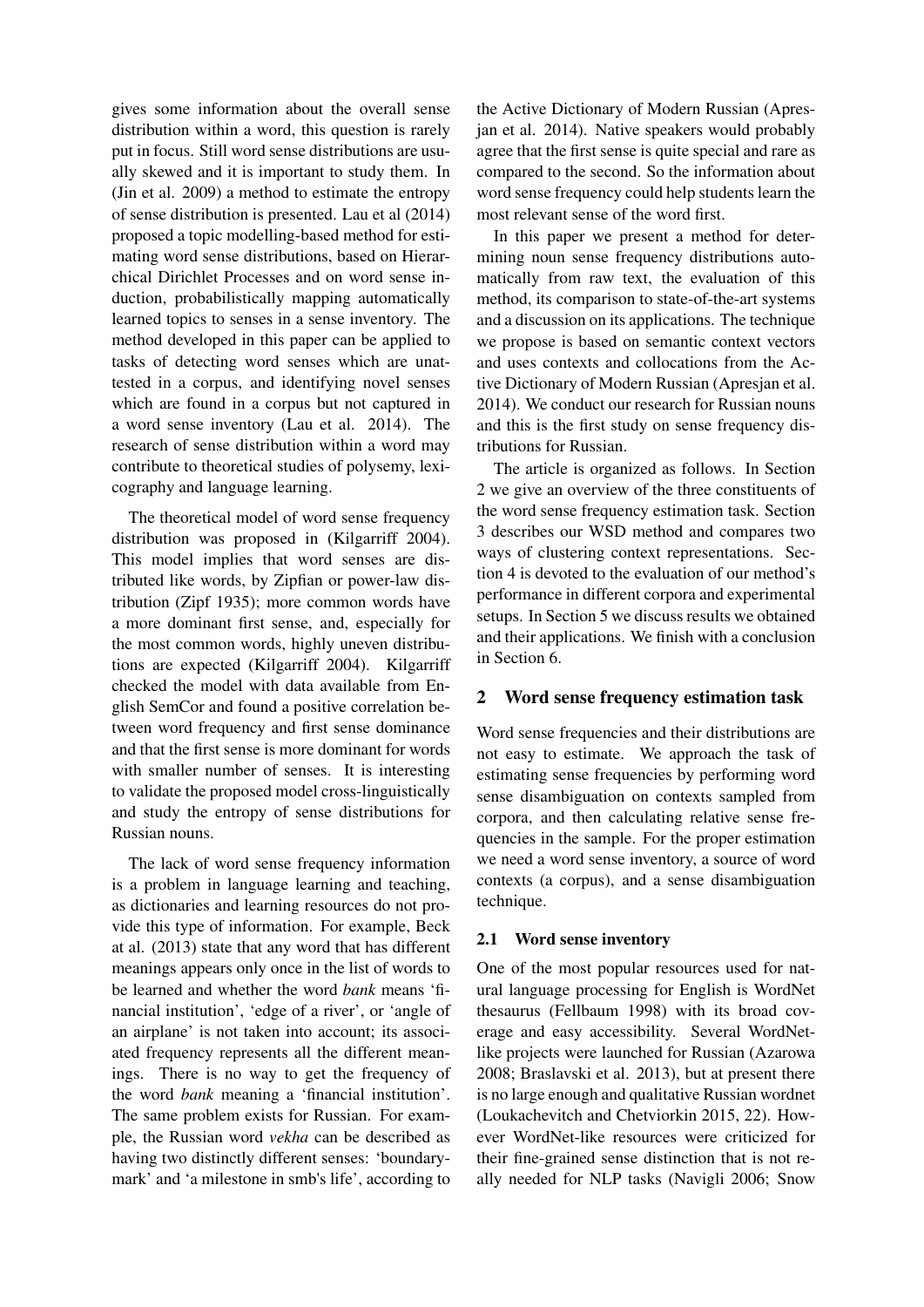et al. 2007) and does not reflect the way people represent word meaning (Ide and Wilks 2007; Brown 2008). Thus for our research we choose a reliable resource with a strong theoretical basis in sense distinction that reflects contemporary language Active Dictionary of Modern Russian (AD), an ongoing project of group of researchers from the Russian Language Institute (Apresjan et al. 2014). Word senses in the AD are considered distinct if they have different semantic and syntactic properties, collocational restrictions, synonyms and antonyms. Our current research is focused on nouns because they normally have more distinct senses (compared to other parts of speech), as most of them refer to objects existing in the real world (Iomdin et al. 2014).

## 2.2 Corpus

The corpus is a source of contexts, and its choice may influence sense frequency, because word sense distributions and predominant senses too vary from corpus to corpus. Many NLP studies were conducted on the domain neutral British National Corpus or on domain specific corpora, for example sports and finance texts (McCarthy et al. 2004; Lau et al. 2014) and the Yandex news database (Loukachevitch and Chetviorkin 2015). For the purposes of the current study we use the contexts from two domain neutral corpora: Russian National Corpus (RNC, ruscorpora.ru, 230 million tokens in the main corpus), a resource made by a consortium of linguists and developers that is the best academic corpus for Russian, and RuTenTen11 web-based corpus, the largest Russian corpus consisting of 18 billion tokens integrated into the Sketch Engine system (Kilgarriff et al. 2004). We sample 1000 random contexts for each word in both corpora and estimate sense frequency on these data. Sample sizes yield a statistical error below 3.1%. Web corpora are known for having more recent data and providing relevant and comparable linguistic evidence for language modeling (Kilgarriff and Grefenstette 2003; Piperski et al. 2013) and lexicographic purposes (Ferraresi et al. 2010). Using neural language models Kutuzov and Kuzmenko (2015) compared RNC and web-based corpora and found that the two corpora agree with each other in most cases. We believe that word sense frequency distributions in two different corpora might be another metric for the comparison of these types of corpora.

#### 2.3 Word sense disambiguation technique

Automated sense frequency estimation requires performing automated word sense disambiguation (WSD) on a sample from a corpus, preferably using only existing knowledge sources. The problem of WSD has a long story in computational linguistics. Supervised methods for WSD were extensively studied, especially during SemEval evaluation series, and reach accuracy of 85- 90% given hundreds of labeled examples (Navigli 2009; Pradhan et al 2007), but obtaining enough labeled examples for a large number of words is very processor-intensive. There are also effective semi-supervised WSD methods that use dictionaries, computer thesauri (WordNet, FrameNet) and formal ontologies as sources of information about words meanings (Agirre and Edmonds 2007; Navigli 2009). But the most promising are fully unsupervised, or sense induction (WSI) methods that solve the knowledge acquisition bottleneck by discovering senses from unlabeled corpora. Such sense discovery can be performed either by building vector representations of contexts and applying conventional clustering methods (Schutze 1998), or by learning multiple vector embeddings for each word (Huang 2012; Neelakantan 2014; Bartunov et al. 2015). We base our approach on distributed vector representations of words that are learnt from large corpora unsupervised, building vector representation of contexts from them. Our method uses collocations and examples from a dictionary, and does not require any additional labeled data.

# 3 Method

As we want to apply the method to a large number of words, we can only use existing linguistic resources, such as dictionaries with a limited number of examples for each sense, and raw corpora. Based on this constraint, we build context representation unsupervised, using distributed vector representations with weighting. Such representation already capture the main semantic properties of contexts in a very compact way, and do not require annotated data. After that, we present two different approaches: the first is clustering context representations and then building a mapping between these clusters and dictionary senses (cluster-map approach), the second is performing supervised classification using dictionary examples (sense-vec approach). In this section we de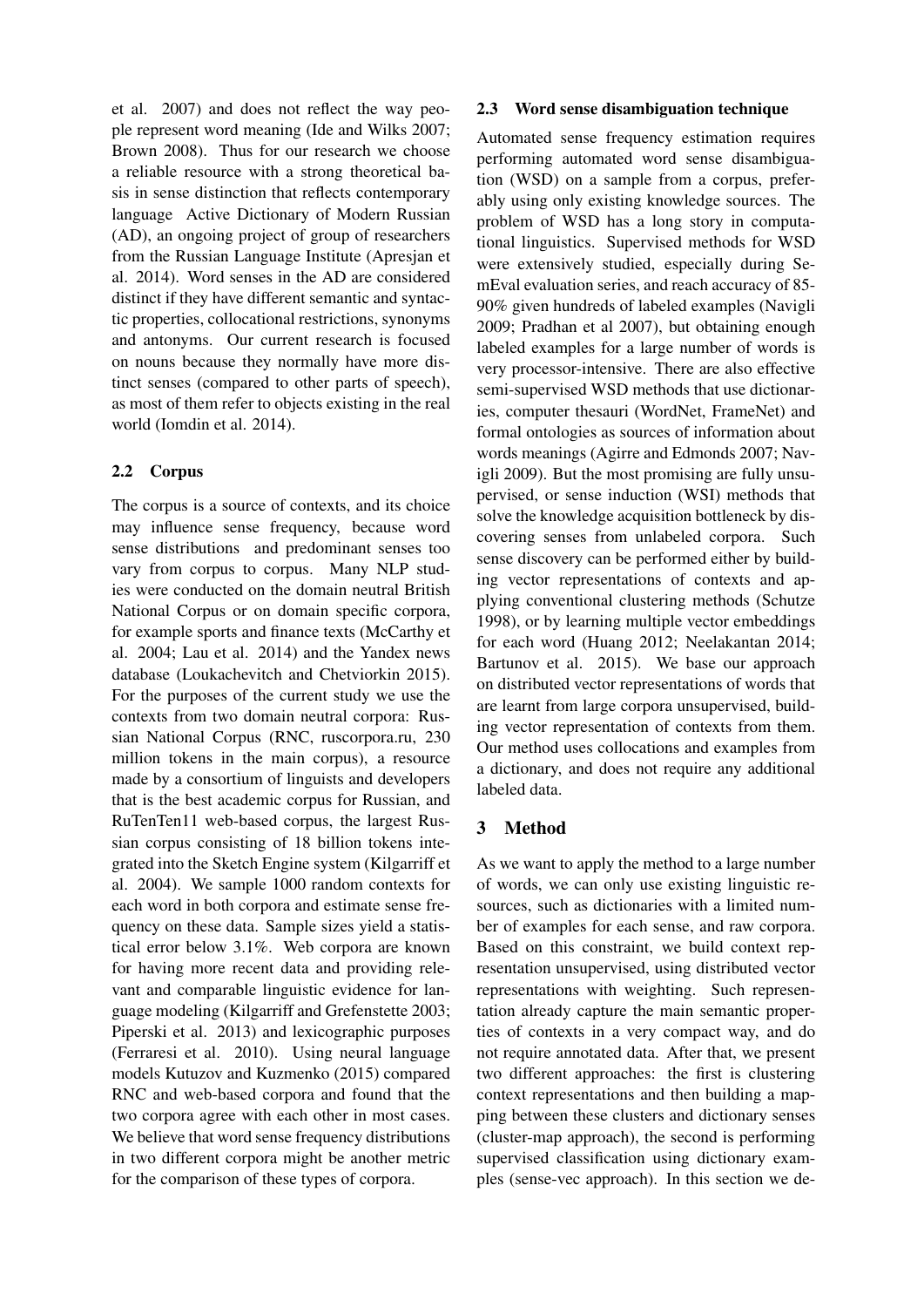scribe the method in more detail.<sup>1</sup>

### 3.1 Context representation

Distributed vector representations is a way of representing words as low-dimensional dense realvalued vectors. A particularly efficient way of obtaining such vectors was proposed in (Mikolov et al. 2013a), and is known as word2vec family of methods. They are trained on word contexts from large corpora, and are based on a distributional hypothesis: words that occur in similar contexts tend to have similar meanings (Harris 1954). It was shown in (Mikolov et al. 2013b; c) that word2vec vectors capture semantic and syntactic relations between words. Since then they have been used as features in various NLP tasks such as document classification, machine translation, etc. We built a skip-gram word2vec model with negative sampling, window size 5 and vector dimension 1024, using a corpus consisting of about 2 billion words (combining RuWac, lib.ru and Russian Wikipedia) with lemmatization, which is important for Russian because of its rich morphology.

In order to build a context representation, we need to combine word vectors into a single context vector. The most straightforward way is to take the sum of word vectors:

$$
\vec{c} = \sum_{i=1}^{n} \vec{w_i} = (\vec{w_1} + \ldots + \vec{w_n})
$$
 (1)

It is possible to interpret this way of building context representation by analyzing similarity between two contexts. A common measure of semantic similarity is cosine similarity (cosine of the angle between two vectors), which is just a dot product if vectors are normalized. It is then easy to interpret the similarity of two contexts (omitting normalization constant):

$$
sim(c^{1}, c^{2}) \sim c^{1} \cdot c^{2} =
$$

$$
= \sum_{i}^{n} \vec{w}_{i}^{1} \cdot \sum_{j}^{n} \vec{w}_{j}^{2} = \sum_{i,j}^{n,m} (\vec{w}_{i}^{1} \cdot \vec{w}_{j}^{2})
$$
(2)

This means that the similarity between contexts is a normalized sum of similarities between all pairs of words from these contexts. In most cases only several summands will be significant, as similarity between random words is usually close to zero.

This way of context representation gives equal weight to all words in the context, which can be problematic if some words are just randomly shared between two contexts. For the task of word sense disambiguation, there are words that are much more indicative of the current sense, and we often can determine the sense just by seeing a single such word in the context. For example, for a polysemous word *gorshok* ('clay pot' / 'flowerpot' / 'potty') such indicative words include *rasteniye* ('a plant'; for 'flowerpot') and *priuchat'* ('to train'; for 'potty'). We would like to give more weight to such words when building a context representation. Such words are more likely to be seen in the context of a disambiguated word than on their own, so we can take the logarithm of the ratio of the relative frequency in context to the relative frequency without context, and use this weight for the context representation:

$$
q_i = \ln \frac{P(w_i|c)}{P(w_i)}, \quad \vec{c} = \sum_{i=1}^n q_i \vec{w_i}
$$
 (3)

A good context representation technique must produce similar vectors for contexts where the target word is used in the same sense, and dissimilar vectors for contexts with different senses. We can test this property using t-SNE embedding of annotated contexts for a single word. t-SNE is a method for projecting high-dimensional vectors into a two-dimensional space where vectors that are close in high-dimensional space are still close in a two-dimensional space (Fig. 1). Each point is a context colored according to its sense (human annotated). A better separation of senses means that we will need fewer annotated examples for automatic disambiguation.

#### 3.2 Disambiguation method

Having built context representations, we now need a method for determining word sense by these representations. We evaluated two different approaches: cluster-map and sense-vec. In clustermap we cluster a large number of contexts, and then build a mapping between these clusters and dictionary senses. This approach is appealing because it is much less reliant on annotated data: each cluster corresponds to a sense discovered by the clustering algorithm, and only mapping between these senses and dictionary senses requires annotated data. This approach could also be used to discover senses unattested in the dictionary.

<sup>&</sup>lt;sup>1</sup>Source code and the sense frequency database are available on http://sensefreq.ruslang.ru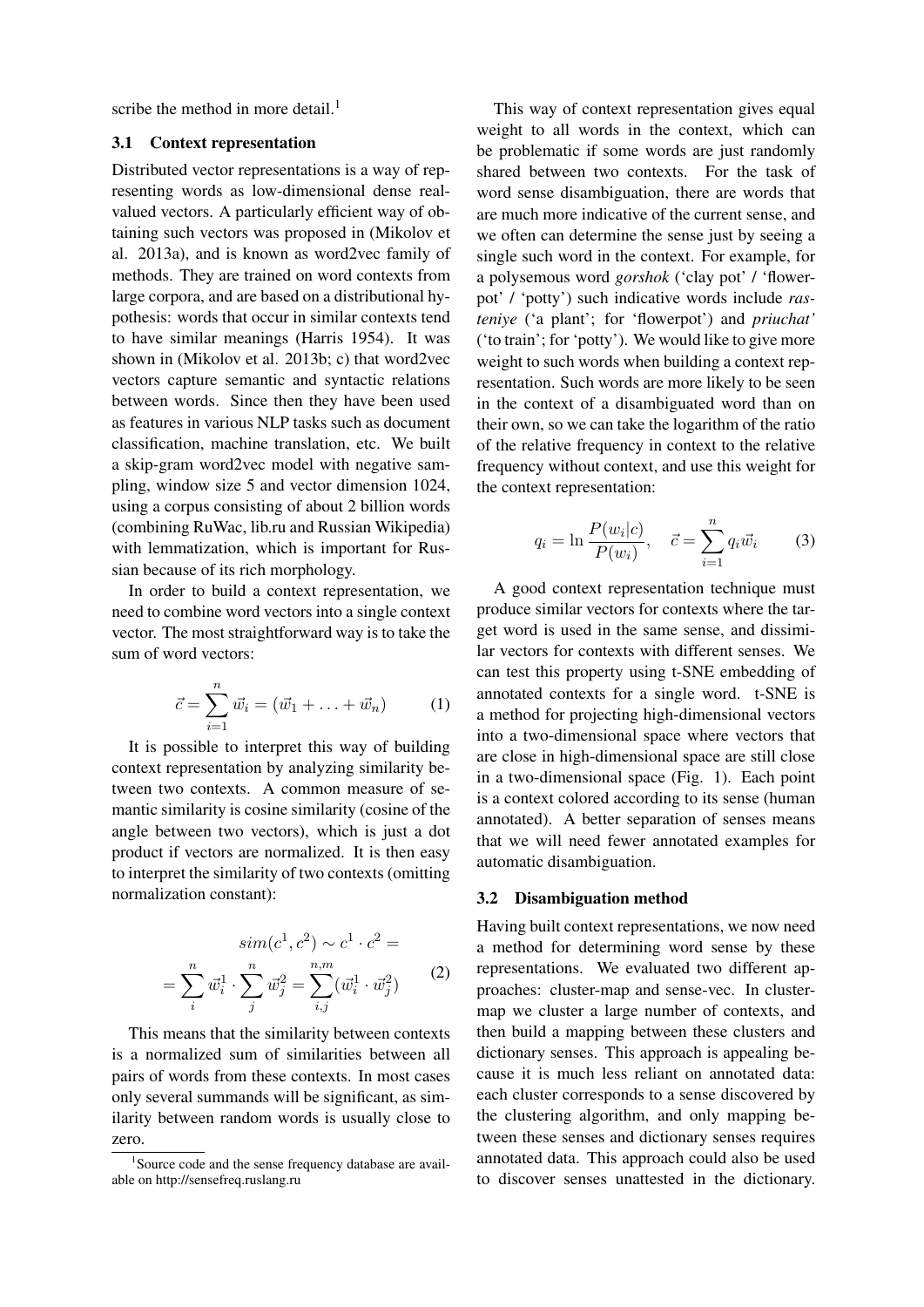

Figure 1: t-SNE embedding of context vectors

However, cluster-map is complicated, because a good clustering technique is required. In our experiments, spherical k-means clustering (a variation of k-means clustering that uses cosine similarity as a distance measure) gave best results.

In sense-vec we build a sense vector by averaging context vectors of available annotated examples for each sense (in this study examples were taken from the dictionary). Each context is then assigned to a sense vector closest in context vector space. More sophisticated training methods are often used for WSD, but they require more labeled examples to avoid overfitting. In our case, the number of examples is often just 5-10 for each sense, so a method with a lower number of parameters was chosen. We present the comparison of sense-vec and cluster-map in the next section.

For building a mapping between clusters and dictionary senses for cluster-map, and for building dictionary sense vectors for sense-vec, we used collocations and examples from Active Dictionary. More precisely, for each sense we extracted all examples (short and common usages), illustrations (longer, full-sentence examples from the Russian National Corpus), collocations, synonyms and analogues. Each example, illustration, etc. was treated as a separate context of a word used in a particular sense. The obtained vectors contributed to the average sense vector, which was used in a supervised classification in sense-vec. In a cluster-map approach we used these sense vectors to build a mapping between clusters and senses by assigning a cluster to the closest sense vector.



Figure 2: Effect of weighting: disambiguation accuracy with and without weighting as a function of the number of training examples

## 4 Evaluation

In this section we evaluate disambiguation accuracy and frequency estimation accuracy of sensevec and cluster-map approaches, and study the effect of weighting when building context representations. Most experiments in this section use the same set of 20 words. All words have at least 200 hand-labeled contexts, with 100 contexts sampled from RuTenTen11 and 100 from the RNC. Seven of these words have additional 400 hand-labeled contexts from RuTenTen11, so the total number of hand-labeled contexts for all words is 6800.

In order to evaluate the effect of weighting on the quality of context representations, we compared performance of sense-vec with and without weighting. The sense-vec approach is convenient here because it is simpler than the cluster-map one, and allows us to measure how accuracy changes with the number of training examples. In this experiment we use 7 words that have 500 labeled contexts<sup>2</sup> from RuTenTen11. We vary the number of training examples from 10 to 150, leaving the rest for testing, and taking the average accuracy over several random train/test splits. The results are presented in Fig. 2.

We see that adding weighting reduces the number of training examples required to reach similar asymptotic accuracy of 87-88%. The most frequent sense (MFS) baseline on these words is 64% (MFS is a baseline method commonly used in WSD evaluation: it always outputs the most frequent sense of the word, regardless of context). The setup of this experiment is similar to

 $2$ Only 7 words had enough labeled contexts required for this experiment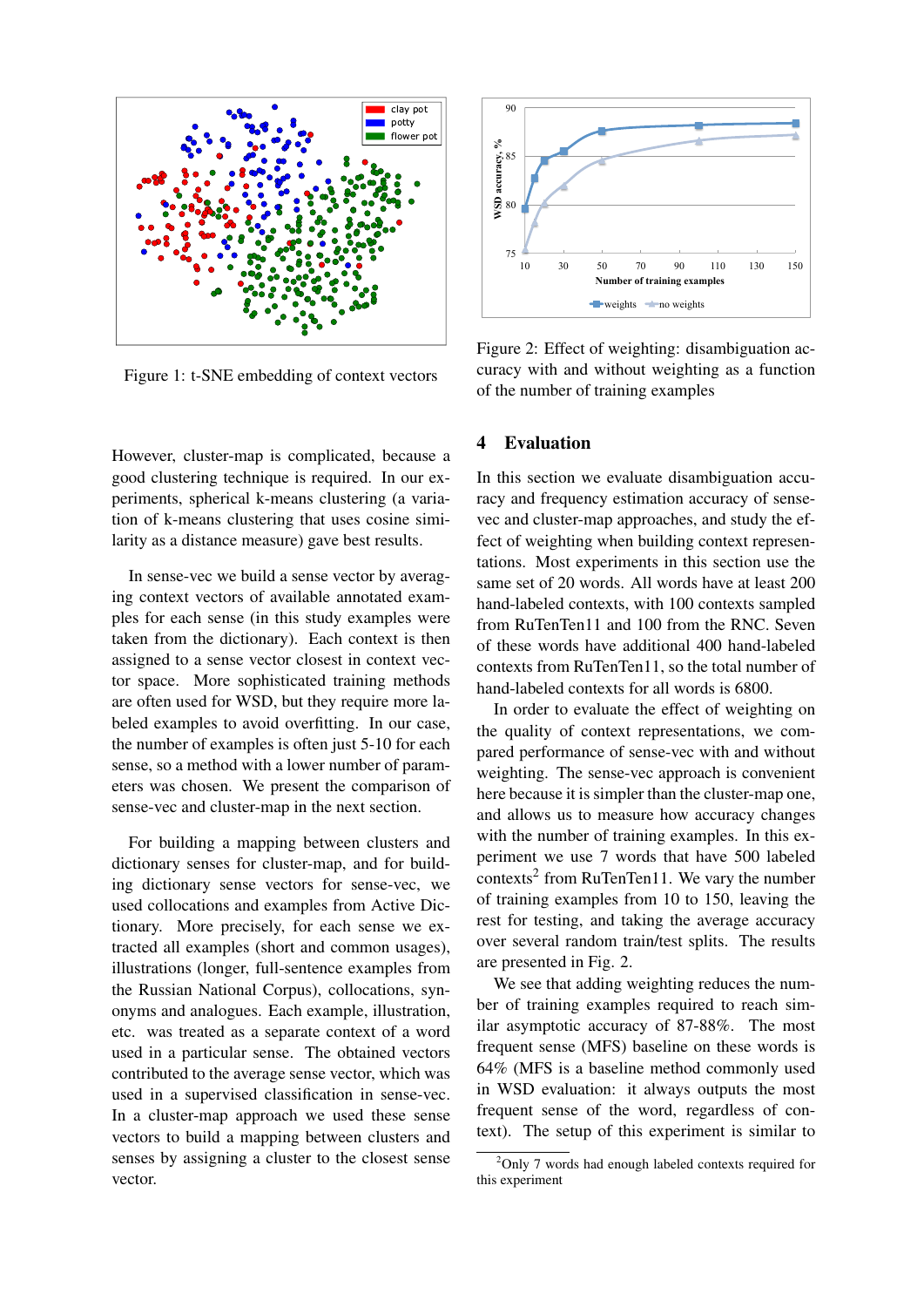SemEval-2007 Task 17 (lexical sample), where the best systems achieved a disambiguation accuracy of 89% on English nouns with an MFS baseline of 70% and hundreds of labeled contexts.

Comparison of sense-vec and cluster-map approaches is presented in Table 1. In this experiment we use contexts and collocations from the Active Dictionary (AD) for training. Disambiguation accuracy is evaluated on contexts sampled from RuTenTen11 and the RNC for 20 words (average accuracy is shown). We see that sense-vec performance is much better than cluster-map on both corpora.

| Method       | RuTenTen11 | <b>RNC</b> |
|--------------|------------|------------|
| MFS baseline | 66.8       | 69.9       |
| Sense-vec    | 76.7       | 74.8       |
| Cluster-map  | 72.7       | 71.0       |

Table 1: Comparison of sense-vec and cluster-map methods: disambiguation accuracy averaged on 20 nouns, higher is better.

In Table 2 we present the comparison of two different kinds of training data for sense-vec: AD examples (like in Table 1), and RuTenTen11 contexts (like in Fig. 2). Disambiguation accuracy is evaluated on the same 7 nouns used in Fig 2, since only these words have enough labeled contexts to use both for training and evaluation. We see that accuracy on AD is lower, but still it is 15% higher than the baseline. Two factors could explain better accuracy when using labeled RuTenTen11 contexts for training: greater number of long contexts (AD usually has only a couple of full sentences for each sense, the rest are collocations and short examples), and the fact that contexts used for training and testing come from the same corpus (Ru-TenTen11). Besides, using AD allows us to obtain comparable WSD accuracy without any additional human-annotated data.

| Sense-vec training data   | WSD Acc., $%$ |
|---------------------------|---------------|
| AD (Active Dictionary)    | 79.2          |
| 20 contexts (RuTenTen11)  | 84.5          |
| 100 contexts (RuTenTen11) | 88.2          |

Table 2: Comparison of sense-vec and cluster-map methods: disambiguation accuracy averaged on 20 nouns, higher is better.

It is valuable to understand not only the av-



Figure 3: Histogram of disambiguation accuracy on 20 nouns

erage disambiguation accuracy, but also how it varies from word to word. We have observed that some words and senses are harder to disambiguate both for the automatic method and, usually, for human annotators. One such word is *veshalka* ('coat-hanger' / 'rack' / other senses), where 'coathanger' and 'rack' are hard to distinguish because the context words are very similar for both senses, although they denote clearly distinct objects. Another example is *block* ('block') with 9 dictionary senses with abstract meanings. The distribution of disambiguation accuracy on 20 nouns is presented as a histogram in Fig 3.

We see in Fig. 3 that accuracy can vary significantly for different words. As we would like to apply our method to a large list of nouns without any annotated data, it would be useful to have a way of estimating accuracy automatically. It turns out that it is indeed possible to estimate disambiguation accuracy for the sense-vec approach. For any given context (represented as a vector) we assign it to the closest sense vector. The closer a context vector is to a sense vector, the more accurate is the sense prediction. So a good estimate of accuracy is the ratio of predictions where the closeness between the sense and the context is within some threshold. Using this technique, the Pearson correlation between estimated and actual disambiguation accuracy for 20 nouns is 0.80, which has p-value 2.4E-05.

Our ultimate target is the estimation of word sense frequency, so it is important to study the frequency estimation error. We use two different measures. The first is maximum frequency error: the maximum absolute difference between predicted and actual sense frequency for every sense of an ambiguous word. An advantage of this met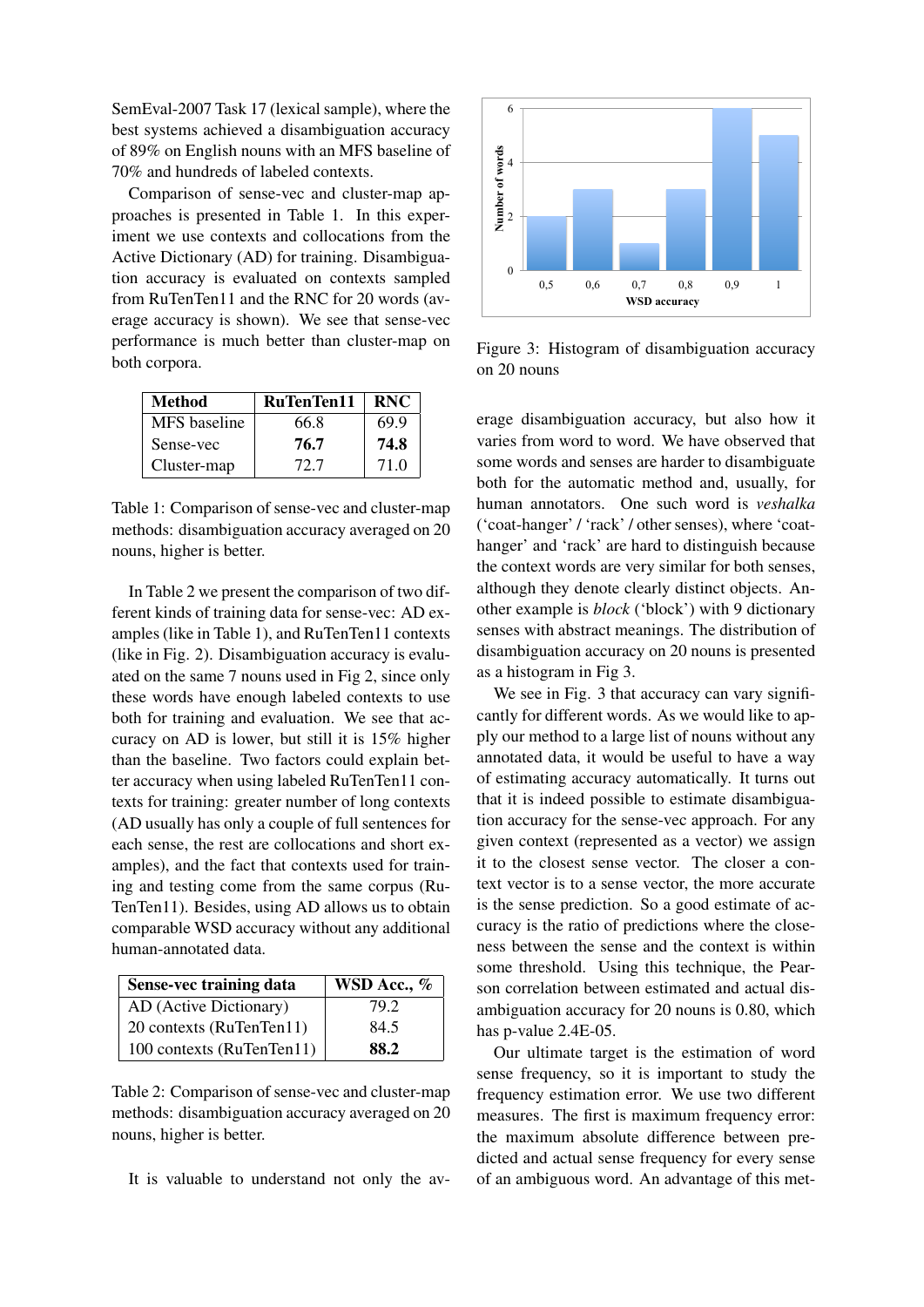ric is that it is easily interpretable. The other metric is Jensen-Shannon divergence, which is a measure of how different two distributions are. Results are presented in Table 3. We see that again sensevec is able to achieve higher accuracy, and that the frequency estimation accuracy is higher than the disambiguation accuracy.

| <b>Method</b>        | <b>RuTenTen11</b> | <b>RNC</b> |  |
|----------------------|-------------------|------------|--|
| Frequency error, %   |                   |            |  |
| Sense-vec            | 11.4              | 15.4       |  |
| Cluster-map          | 17.4              | 20.3       |  |
| <b>JS</b> divergence |                   |            |  |
| Sense-vec            | 0.027             | 0.043      |  |
| Cluster-map          | 0.050             | 0.070      |  |

Table 3: Comparison of sense-vec and cluster-map methods on AD: frequency estimation error and JS divergence, averaged over 20 nouns, lower is better.

The main results of our evaluation are:

- The sense-vec method is able to achieve a disambiguation accuracy of 85-88% trained on 20-100 contexts respectively, which is comparable to SemEval-2007 results.
- Trained on AD, sense-vec achieves a frequency estimation error of 11-15% on different corpora
- Accuracy varies significantly for different words, and we are able to estimate it without labeled data.

# 5 Discussion

We applied our method to all homonymous and polysemous nouns from the first issue of the Active Dictionary of Modern Russian and obtained word sense frequencies for 440 Russian nouns. These data may have several applications: to lexicography and language learning, to the theoretical study of polysemy, to different NLP-tasks. Some of the applications are discussed below.

## 5.1 Corpora comparison and statistics

We compared sense frequencies for 440 nouns on contexts sampled from the academic Russian National Corpus (RNC) and web-based RuTenTen11 and found out that 82% of nouns have the same most frequent sense in both corpora. The difference can be explained by the content of the corpora.

For example, for the word *batareya* with a more special and archaic sense 'several large guns used together' is the most frequent in RNC, while a more neutral and intuitively frequent sense 'an electric battery' is the most frequent in RuTen-Ten11. The web-based corpus reflects domain specific most frequent senses of the words *vyderzhka* ('exposure' vs. 'stamina/self-control' first in RNC) and *bas* ('low-pitched musical sounds' vs. 'bass' first in RNC); and very colloquial most frequent senses of the words *blin* ('Damn!' vs. 'kind of pancake' first in RNC) and *bred* ('gibberish' vs. 'delirium' first in RNC). The discrepancy between the corpora also appears in the domain of political and social phenomena: for example, the word *bulleten'* in RNC has the most frequent sense 'bulletin', while in RuTenTen11 'voting paper'; for the word *gramota* the most frequent sense in RNC is 'charter' and in RuTenTen11 'diploma'. In general, our preliminary observations are similar to what was found in (Kutuzov and Kuzmenko 2015).

Both corpora show very similar overall statistics for sense frequency distribution: the average frequency of the first sense is 63% (which is lower than 70% for 30 English nouns used in Semeval-2007 lexical sample task 17), and 25% for the second sense. The ratio of words with one dominant sense (with frequency more than 80%) is only 21%. The average number of senses with frequency above 10% is 2.0, whereas the average total number of senses is 3.3.

## 5.2 Theoretical observations

Sense frequency data for a large number of Russian nouns are an interesting dataset for testing theories of sense frequency distributions. The model and the experimental evaluation proposed in (Kilgarriff 2004) suggest a positive correlation between word frequency and first sense dominance. Closely following Kilgariff's experiment setup, we checked his assumptions on our data and found a very similar tendency.

We think that obtaining sense frequency data for a larger number of words might help to determine the correlation between sense distributions and frequency. A separate study of sense distributions within words of one semantic type (e.g. 'plants' or 'nations') could also give interesting, more accurate and well interpretable results.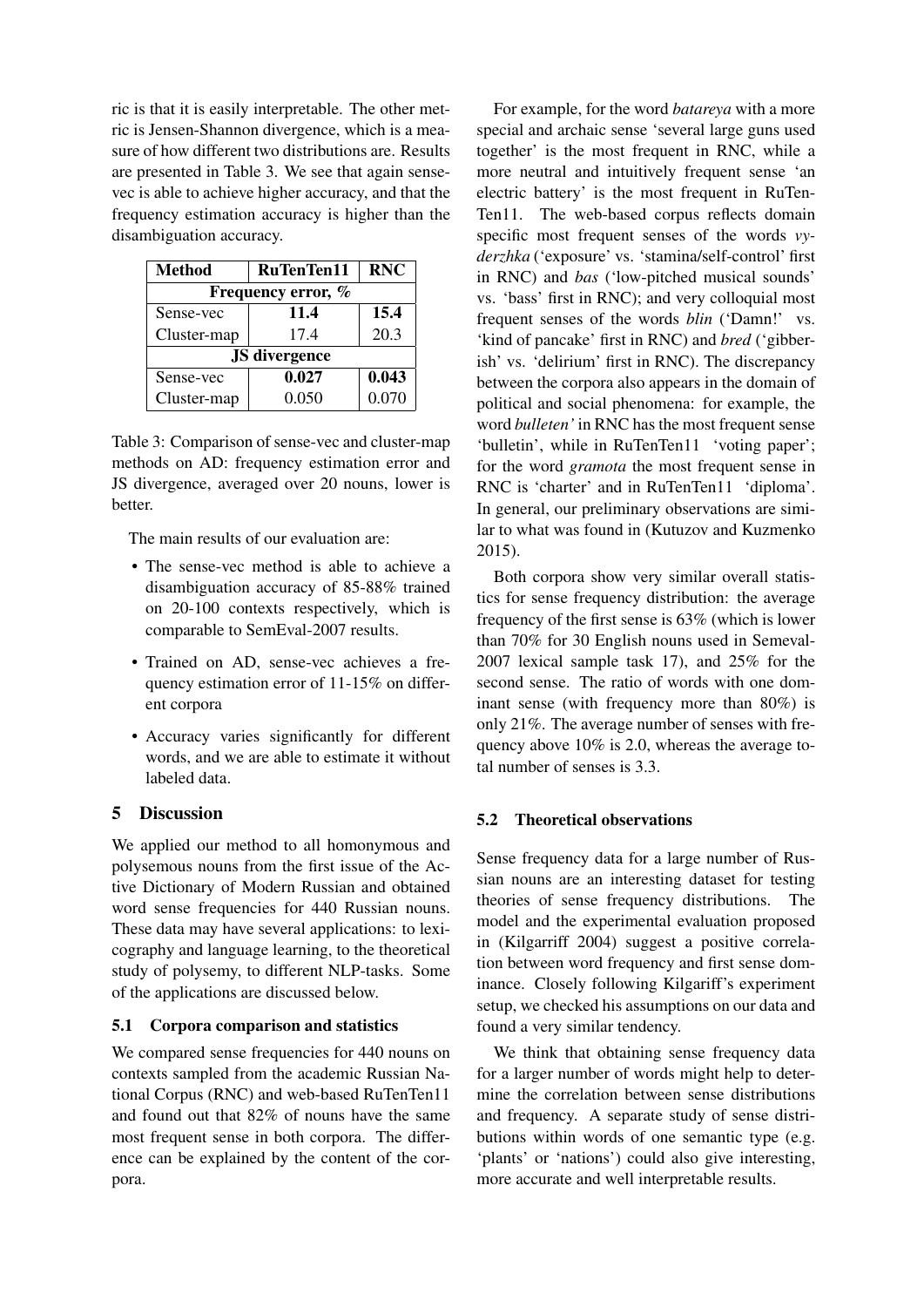#### 5.3 Lexicographic applications

The ordering of senses in dictionaries in Russian lexicographic tradition generally follows etymological principles the first sense of a polysemous word usually is the original, non-figurative meaning which does not always correspond to the most common sense in contemporary language. Thus accurate word sense frequency data can be useful for lexicographers and may help reconsider sense ordering and the depth of description in dictionaries. We compared the first sense in the Active Dictionary (AD) with the most frequent sense obtained by our method on two corpora (RNC and RuTenTen11). The ratio of polysemous words where the first dictionary sense is the most frequent is 71% in RNC and 68% in RuTenTen11. So in more than two thirds of cases etymologically the first sense coincides with the most frequent sense in texts.

The following examples show the difference between the first sense in the AD and the most frequent sense in the RNC. The word *garderob* in AD is described as having three senses: 'a large piece of furniture where you can hang your clothes' accounts for 23% of all occurrences of the word in RNC; 'a room with coat-hangers in a public place where visitors can leave their clothes' 31%; and 'the collection of clothes that someone has' 46%. The third sense that represents metonymical shift is now the most frequent in texts.

The word *volneniye* shows the same tendency. The first sense of volneniye in AD is 'heavy sea', cognate to the word *volna* 'wave'. This sense is presented in 8% of examples in RNC, while the third sense 'agitation or deep emotion' that represents metaphoric shift reaches 83% in RNC. The information about the most frequent sense of a polysemous word may be important for language learners and thus should be reflected in dictionaries.

### 6 Conclusions

In this paper we developed and tested an automated system for sense frequency estimation based on semantic context vectors, supplied with contexts and collocations from the Active Dictionary (Apresjan et al. 2014). The system achieved an average disambiguation accuracy of 75-77% and an average frequency estimation error of 11- 15%, using only Active Dictionary contexts and collocations. As a result, we obtained sense fre-

quencies for 440 ambiguous nouns from the first issue of the AD. The database is available on http://sensefreq.ruslang.ru and contains frequency distributions using contexts sampled from the academic Russian National Corpus and the webbased corpus RuTenTen11.

The system we developed is able to achieve a disambiguation accuracy of 85-88% for Russian nouns, trained on 20-100 hand-labeled contexts from RuTenTen11. This result is comparable to the state-of-the-art SemEval-2007 results for English nouns (top result of 89% on hundreds of labeled contexts).

Sense frequency distributions for a large list of nouns provide exciting opportunities for theoretical studies of polysemy and crosslinguistic comparisons. The results may enrich language learning resources and help lexicographers order senses of a word according to frequency if needed. The information on the predominant sense may be important for automated sense-disambiguation tasks on Russian.

The method presented in this paper can be applied to any language with a sufficiently large corpus and a dictionary that provides examples for each sense.

### Acknowledgments

The authors thank Daria Shavarina for her careful reading of the draft.

#### References

- Eneko Agirre. Llus marquez, and richard wicentowski, editors. In *Proceedings of the Fourth International Workshop on Semantic Evaluations (SemEval-2007). Association for Computational Linguistics, Prague, Czech Republic*.
- Eneko Agirre and Philip Glenny Edmonds. 2007. *Word sense disambiguation: Algorithms and applications*, volume 33. Springer Science & Business Media.
- Jury D. Apresjan. 2014. *Active Dictionary of Modern Russian*, volume A-G.
- Irina Azarowa. 2008. Russnet as a computer lexicon for russian. *Proceedings of the Intelligent Information systems IIS-2008*, pages 341–350.
- Sergey Bartunov, Dmitry Kondrashkin, Anton Osokin, and Dmitry Vetrov. 2015. Breaking sticks and ambiguities with adaptive skip-gram. *arXiv preprint arXiv:1502.07257*.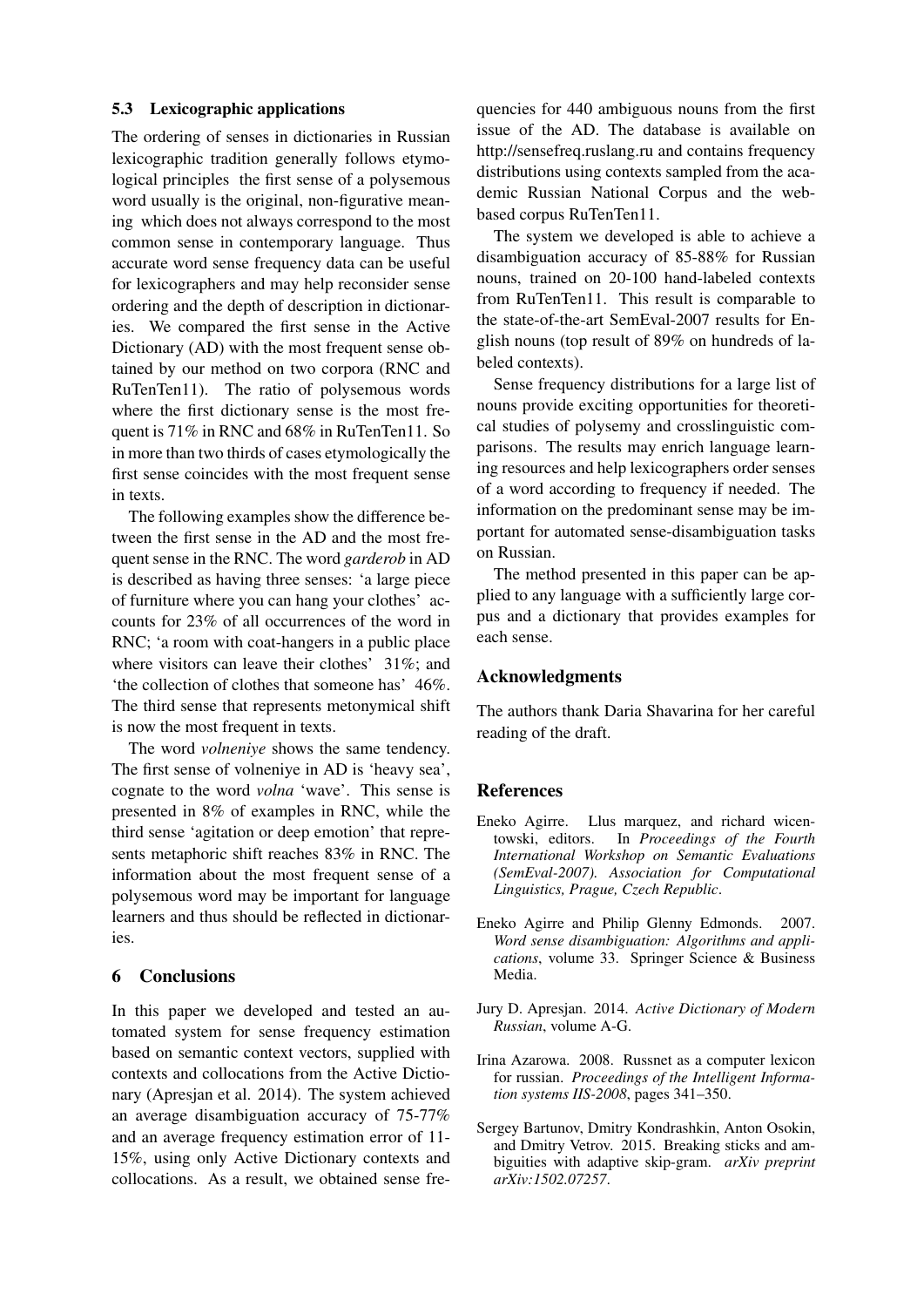- Isabel L Beck, Margaret G McKeown, and Linda Kucan. 2013. *Bringing words to life: Robust vocabulary instruction*. Guilford Press.
- Pavel Braslavski, Dmitrii Ustalov, and Mikhail Mukhin. A spinning wheel for yarn: user interface for a crowdsourced thesaurus. In *Proceedings of the Demonstrations at the 14th Conference of the European Chapter of the Association for Computational Linguistics, Gothenburg, Sweden*, pages 101–104.
- Susan Windisch Brown. Choosing sense distinctions for wsd: Psycholinguistic evidence. In *Proceedings of the 46th Annual Meeting of the Association for Computational Linguistics on Human Language Technologies: Short Papers*, pages 249–252. Association for Computational Linguistics.
- Christiane Fellbaum. 1998. Wordnet: An electronic lexical database mit press.
- Adriano Ferraresi, Silvia Bernardini, Giovanni Picci, and Marco Baroni. 2010. Web corpora for bilingual lexicography: a pilot study of english/french collocation extraction and translation. *Using Corpora in Contrastive and Translation Studies. Newcastle: Cambridge Scholars Publishing*.
- Zellig S Harris. 1954. Distributional structure. *Word*.
- Nancy Ide and Yorick Wilks, 2006. *Making sense about sense*, pages 47–73. Springer.
- Boris Iomdin, Anastasiya Lopukhina, and Grigory Nosyrev. Towards a word sense frequency dictionary. In *Dialog 2014*, pages 199–212.
- Peng Jin, Diana McCarthy, Rob Koeling, and John Carroll. Estimating and exploiting the entropy of sense distributions. In *Proceedings of Human Language Technologies: The 2009 Annual Conference of the North American Chapter of the Association for Computational Linguistics, Companion Volume: Short Papers*, pages 233–236. Association for Computational Linguistics.
- Dmitry V. Kachurin. 2014. *The problem of distinguishing homonymy and polysemy for the purpose of compiling explanatory dictionaries*. Thesis.
- Adam Kilgarriff. How dominant is the commonest sense of a word? In *Text, Speech and Dialogue*, pages 103–111. Springer.
- Adam Kilgarriff and Gregory Grefenstette. 2003. Introduction to the special issue on the web as corpus. *Computational linguistics*, 29(3):333–347.
- A Kilgarriff and J Rosenzweig. 2000. English framework and results computers and the humanities 34 (1-2). *Special Issue on SENSEVAL*.
- Adam Kilgarriff, Pavel Rychly, Pavel Smrz, and David Tugwell. 2004. Itri-04-08 the sketch engine. *Information Technology*, 105:116.
- Andrey Kutuzov and Elizaveta Kuzmenko, 2015. *Comparing Neural Lexical Models of a Classic National Corpus and a Web Corpus: The Case for Russian*, pages 47–58. Springer.
- Jey Han Lau, Paul Cook, Diana McCarthy, Spandana Gella, and Timothy Baldwin. Learning word sense distributions, detecting unattested senses and identifying novel senses using topic models. In *Proceedings of ACL*, pages 259–270.
- Natalia Loukachevitch and Ilia Chetviorkin. Determining the most frequent senses using russian linguistic ontology ruthes. In *Proceedings of the workshop on Semantic resources and semantic annotation for Natural Language Processing and the Digital Humanities at NODALIDA*, page 22.
- Olga N Lyashevskaya and Serge A Sharoff. 2009. Frequency dictionary of modern russian based on the russian national corpus [chastotnyy slovar'sovremennogo russkogo jazyka (na materiale nacional'nogo korpusa russkogo jazyka)]. *Azbukovnik, Moscow*.
- Diana McCarthy, Rob Koeling, Julie Weeds, and John Carroll. Finding predominant word senses in untagged text. In *Proceedings of the 42nd Annual Meeting on Association for Computational Linguistics*, page 279. Association for Computational Linguistics.
- Diana McCarthy, Rob Koeling, Julie Weeds, and John Carroll. 2007. Unsupervised acquisition of predominant word senses. *Computational Linguistics*, 33(4):553–590.
- Tomas Mikolov, Ilya Sutskever, Kai Chen, Greg S Corrado, and Jeff Dean. Distributed representations of words and phrases and their compositionality. In *Advances in neural information processing systems*, pages 3111–3119.
- Tomas Mikolov, Wen-tau Yih, and Geoffrey Zweig. Linguistic regularities in continuous space word representations. In *HLT-NAACL*, pages 746–751.
- Tomas Mikolov, Kai Chen, Greg Corrado, and Jeffrey Dean. 2013. Efficient estimation of word representations in vector space. *arXiv preprint arXiv:1301.3781*.
- George A Miller, Claudia Leacock, Randee Tengi, and Ross T Bunker. A semantic concordance. In *Proceedings of the workshop on Human Language Technology*, pages 303–308. Association for Computational Linguistics.
- Saif Mohammad and Graeme Hirst. Determining word sense dominance using a thesaurus. In *EACL*.
- Roberto Navigli. Meaningful clustering of senses helps boost word sense disambiguation performance. In *Proceedings of the 21st International Conference on Computational Linguistics and the 44th annual*